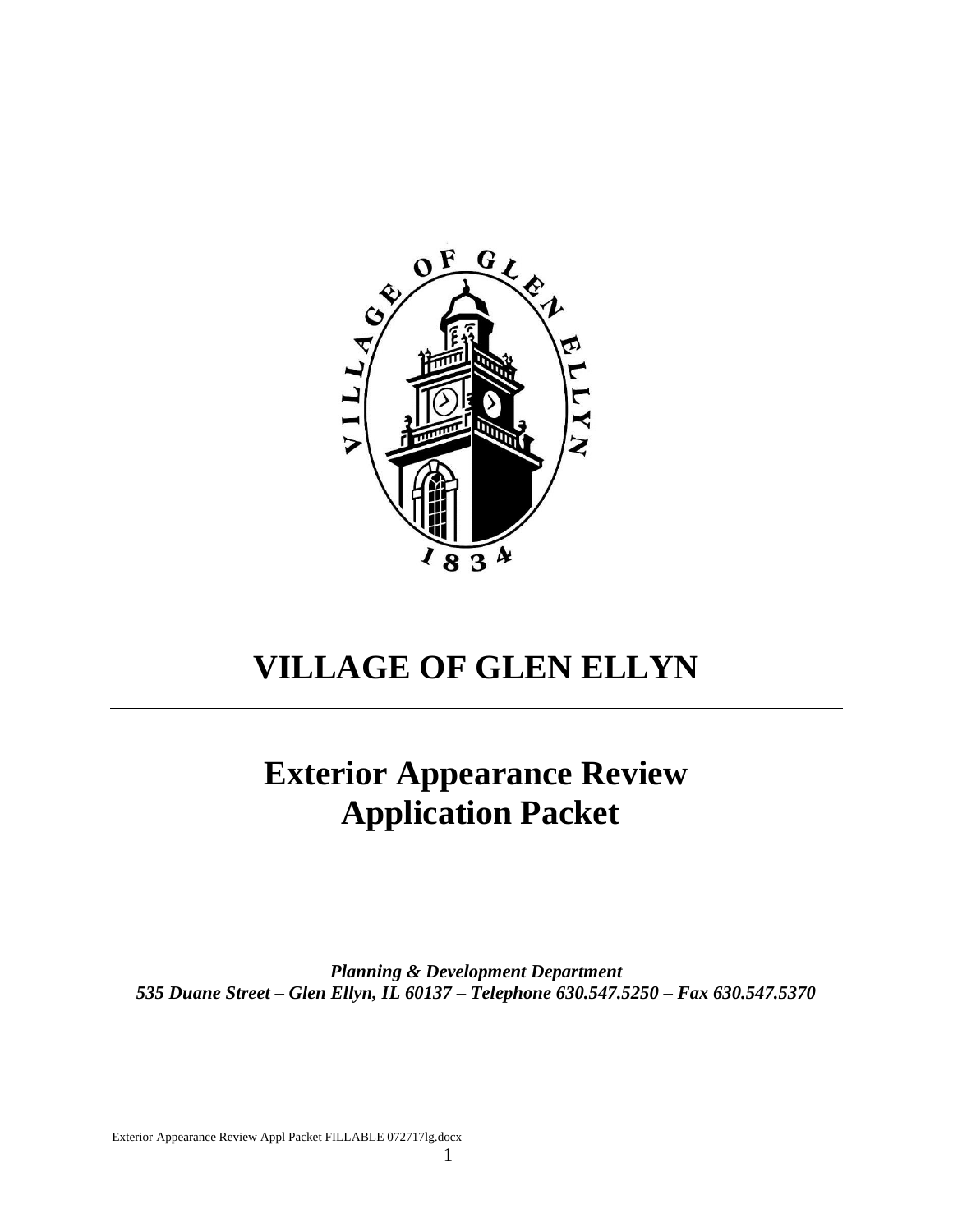# **EXTERIOR APPEARANCE REVIEW APPLICATION**

Please complete and return this form to the Planning and Development Department, 535 Duane St., Glen Ellyn, IL 60137. If you have questions, please phone: 630.547.5250

#### **I. APPLICATION INFORMATION:**

CLEAR PAGE

| D. Project Description:                                      | ,我们也不会有什么。""我们的人,我们也不会有什么?""我们的人,我们也不会有什么?""我们的人,我们也不会有什么?""我们的人,我们也不会有什么?""我们的人 |  |
|--------------------------------------------------------------|----------------------------------------------------------------------------------|--|
|                                                              |                                                                                  |  |
|                                                              |                                                                                  |  |
|                                                              | ,我们也不会有什么。""我们的人,我们也不会有什么?""我们的人,我们也不会有什么?""我们的人,我们也不会有什么?""我们的人,我们也不会有什么?""我们的人 |  |
|                                                              |                                                                                  |  |
|                                                              | F. Permanent Index No.: G. Zoning: G. Zoning:                                    |  |
|                                                              |                                                                                  |  |
|                                                              |                                                                                  |  |
|                                                              |                                                                                  |  |
|                                                              |                                                                                  |  |
|                                                              |                                                                                  |  |
|                                                              |                                                                                  |  |
|                                                              |                                                                                  |  |
|                                                              |                                                                                  |  |
|                                                              |                                                                                  |  |
|                                                              |                                                                                  |  |
| II.<br><b>COMFORMANCE WITH APPEARANCE REVIEW GUIDELINES:</b> |                                                                                  |  |

**(You may attach separate sheets as needed to answer any of the following questions)**

R. Please explain why the proposed architectural style was chosen.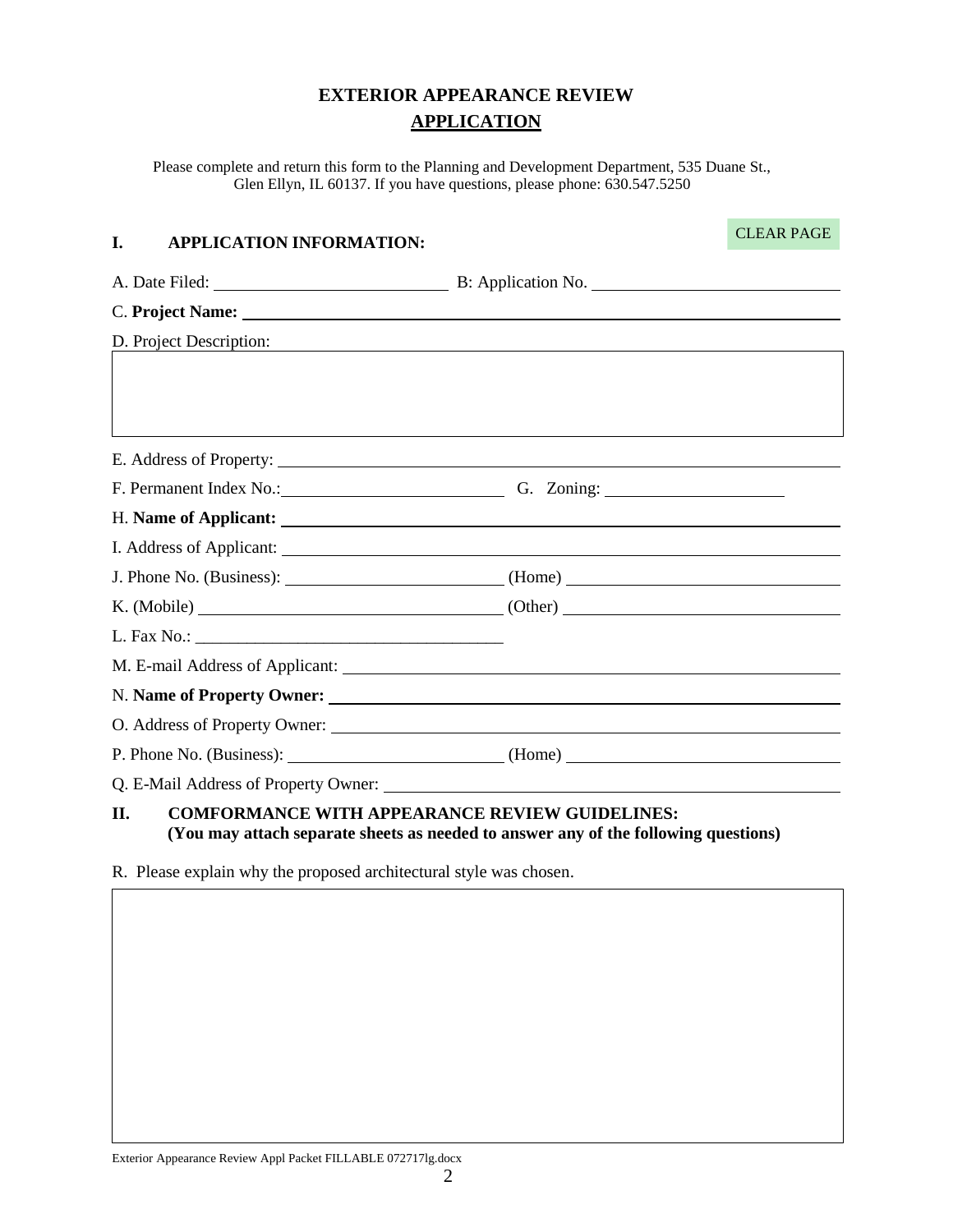S. Provide information about the architectural style and exterior materials of the buildings in the

surrounding area:

T. Please explain how the project complies with the Appearance Review Guidelines:

U. Please explain why any deviations from the Appearance Review Guidelines are proposed:

Signature: \_\_\_\_\_\_\_\_\_\_\_\_\_\_\_\_\_\_\_\_\_\_\_\_\_\_\_\_\_\_\_\_\_\_\_\_\_\_\_\_\_\_\_\_\_\_\_\_\_\_\_ Date: \_\_\_\_\_\_\_\_\_\_\_\_\_\_\_\_\_\_\_\_\_\_\_\_\_\_\_

Exterior Appearance Review Appl Packet FILLABLE 072717lg.docx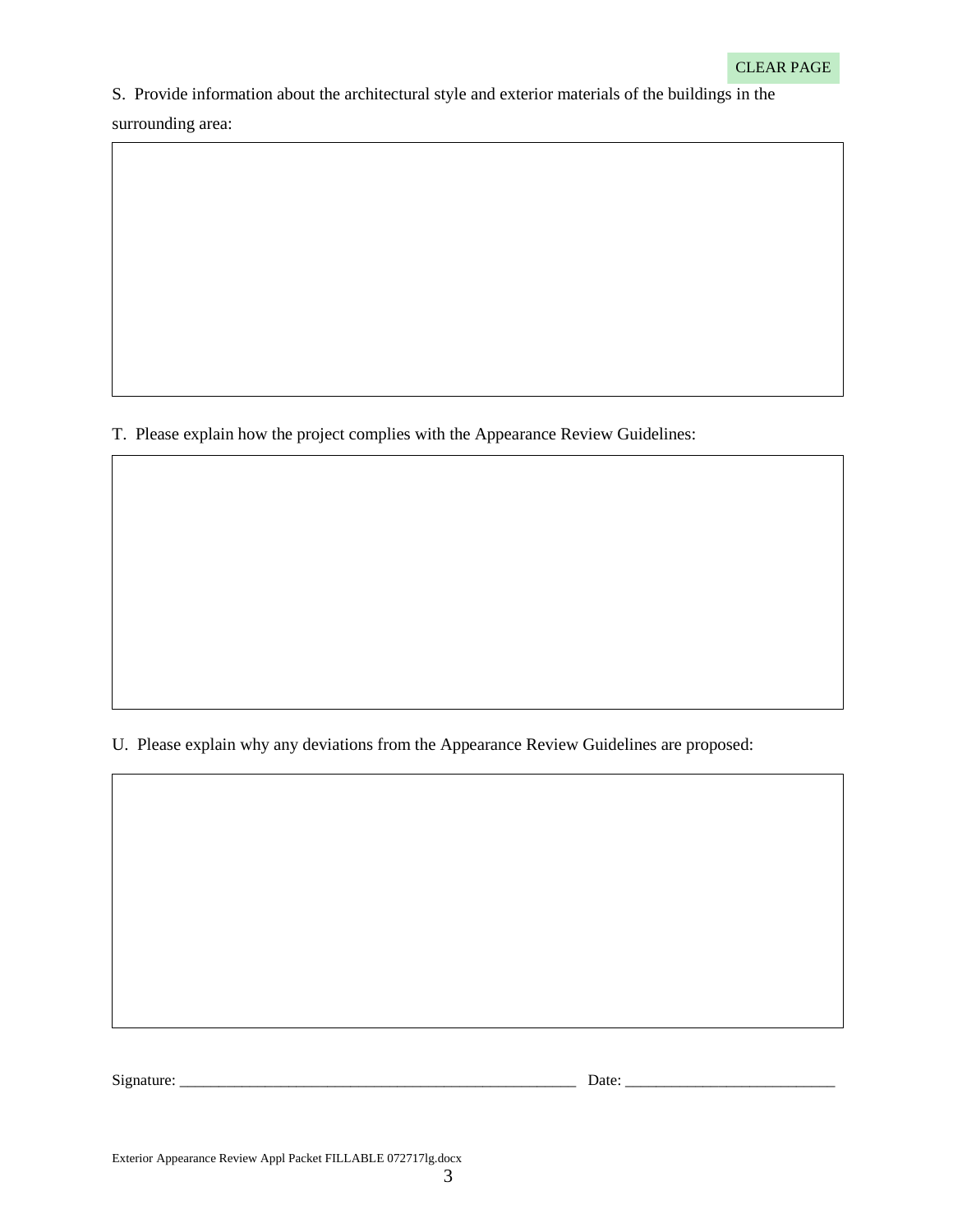# **Project Submittals List**

| 1. | <b>Application Form</b>                       |  |
|----|-----------------------------------------------|--|
| 2. | <b>Application Fee</b>                        |  |
| 3. | Escrow                                        |  |
| 4. | Proof of Ownership                            |  |
| 5. | <b>Affidavit of Authorization</b>             |  |
| 6. | Disclosure of Interest                        |  |
| 7. | Narrative Statement / Project Description     |  |
| 8. | Plat of Survey/Legal Description              |  |
| 9. | <b>Existing Site Plan</b>                     |  |
|    | 10. Site Plan                                 |  |
|    | 11. Landscape Plan                            |  |
|    | 12. Tree Survey                               |  |
|    | 13. Building Elevation Drawings - Existing    |  |
|    | 14. Building Elevation Drawing - Proposed     |  |
|    | 15. Floor Plans                               |  |
|    |                                               |  |
|    | 16. Color Rendering                           |  |
|    | 17. Photo, Slide(s)                           |  |
|    | 18. List of Building Materials & Colors       |  |
|    | 19. Rooftop Plan                              |  |
|    | 20. Specifications for Rooftop Screening      |  |
|    | 21. Sign Plan                                 |  |
|    | 22. List of Signs                             |  |
|    | 23. Sign Elevations                           |  |
|    | 24. Building Elevation Drawings-Sign Location |  |
|    | 25. Trash Enclosure Exterior Equipment/       |  |
|    | Fences/Screening                              |  |
|    | 26. Lighting Plan                             |  |
|    | 27. Light Fixture Cut Sheets                  |  |
|    | 28. Streetscape Elevation                     |  |
|    | 29. Outline Perspective View, Photo Imaging   |  |
|    | 30. Staff & Developer Site Visit Pre-Arranged |  |

MBR- May be Required

Exterior Appearance Review Appl Packet FILLABLE 072717lg.docx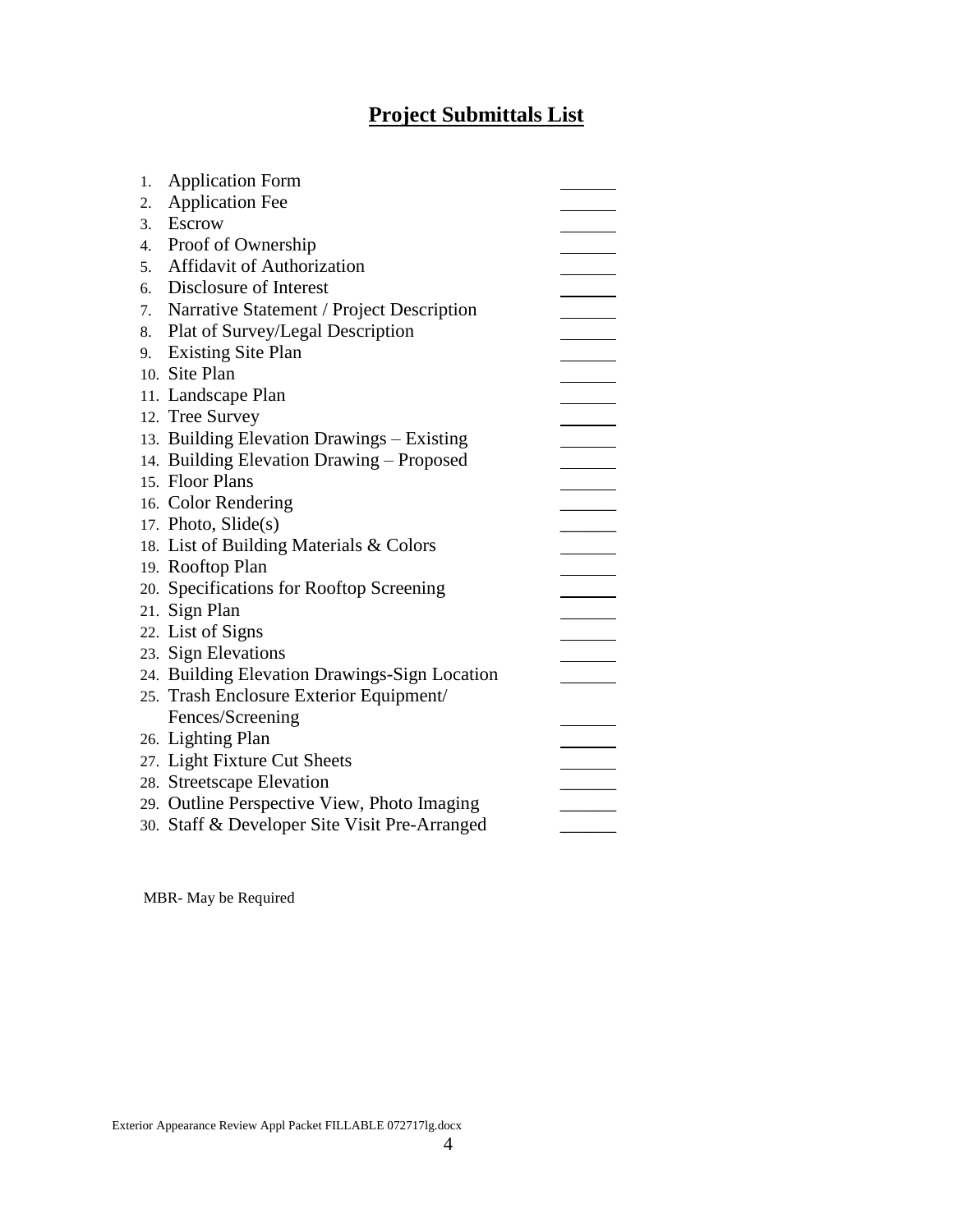#### **EXTERIOR APPEARANCE REVIEW PROCEDURE**

#### **APPLICATION PROCESS**

New construction, addition(s), exterior rehabilitation, or exterior remodeling, of the following types of projects shall require exterior appearance approval:

- 1. Non-Residential Principal Buildings
- 2. Multi-Family Residential Principal Buildings
- 3. Attached Single Family Residential Principal Buildings
- 4. Parking Lots

# *Meeting with Village Staff – Recommended*

Prior to submitting a formal application, the applicant should meet with the Director of Planning and Development or his or her designee to discuss the procedure for review. It is recommended that the applicant present general information at this meeting in rough sketch form describing the existing conditions of the site, the proposed site plan, preliminary building elevations and signage plans.

# *Formal Application-Required*

To begin the formal application process, the applicant shall submit (2) copies of a complete and collated application to the Planning and Development Director or his or her designee for review. After staff has reviewed the application and determined that it is complete (which may require submittal of additional information or revised plans), the request will be scheduled for consideration at the first available Village Board meeting. The revised application packet must be submitted at least 2 weeks before the scheduled meeting with the Village Board. Those materials typically required to be submitted with an application are listed below. The required submittals list may alter depending on the type and scope of the proposed project. Staff may, at its sole discretion, waive any of the following submittal requirements if additional plans or other materials are relevant to the proposed exterior appearance of the specific request.

Prior to submitting a formal application, the applicant should contact the Planning and Development Department to obtain a checklist of items required to be submitted with the application.

# *Formal Application Submittal Requirements*

The following items are typically required to be submitted with an application for exterior appearance approval:

- 1. The required application fee as set forth in the Village Code.
- 2. Exterior appearance application form.
- 3. Narrative statement including: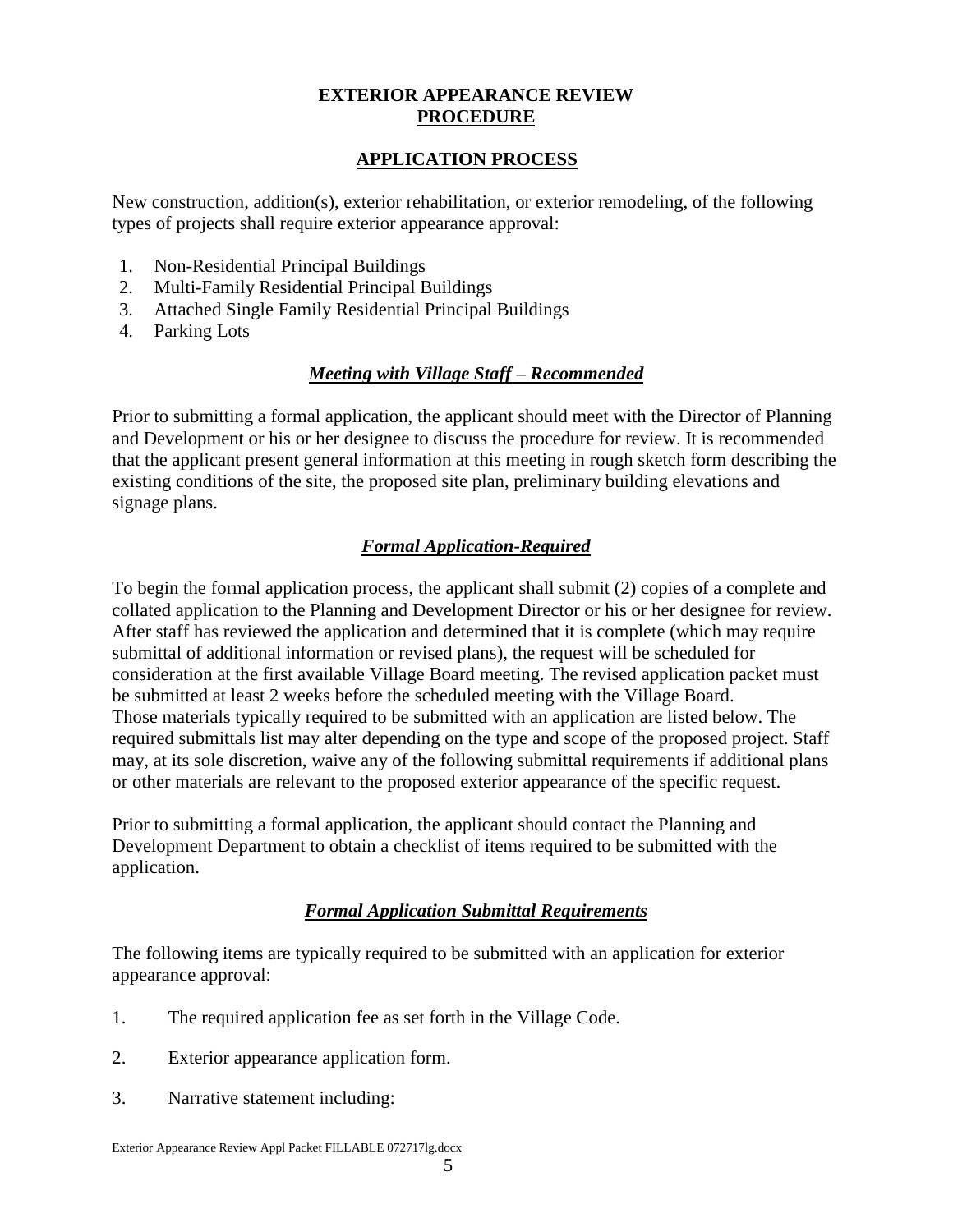- A general description of the project.
- Information about the proposed design intent and why the proposed architectural style was selected.
- Information about how the proposed exterior appearance complies with the Appearance Review Guidelines.
- 4. Proof of ownership.
- 5. Disclosure of interest, identifying all parties with 5% or more interest in the property.
- 6. If the property is owned by an individual or organization other than the applicant, an affidavit of authorization must be submitted, giving the applicant the right of file the application on the owner's behalf.
- 7. Existing site plan or plat of survey showing:
	- Property and street pavement lines.
	- Lot dimensions.
	- Gross area of the site stated in square feet.
	- The location of all existing buildings, parking areas, access drives and other structures.
- 8. Proposed site plan showing:
	- Property and street pavement lines.
	- Lot dimensions.
	- Gross area of the site stated in square feet.
	- Setbacks of all buildings, parking lots and other structures.
	- If parking is involved, show calculations for determining the required number of off-street parking spaces, as required by the Zoning Code. Give the number of spaces actually proposed.
	- Proposed ingress and egress to the site, including on-site parking area(s), parking stalls, and adjacent streets.
	- Service yard areas, including loading areas, mechanical equipment, refuse containers, etc.
	- The location and type of any fencing, berming or screening.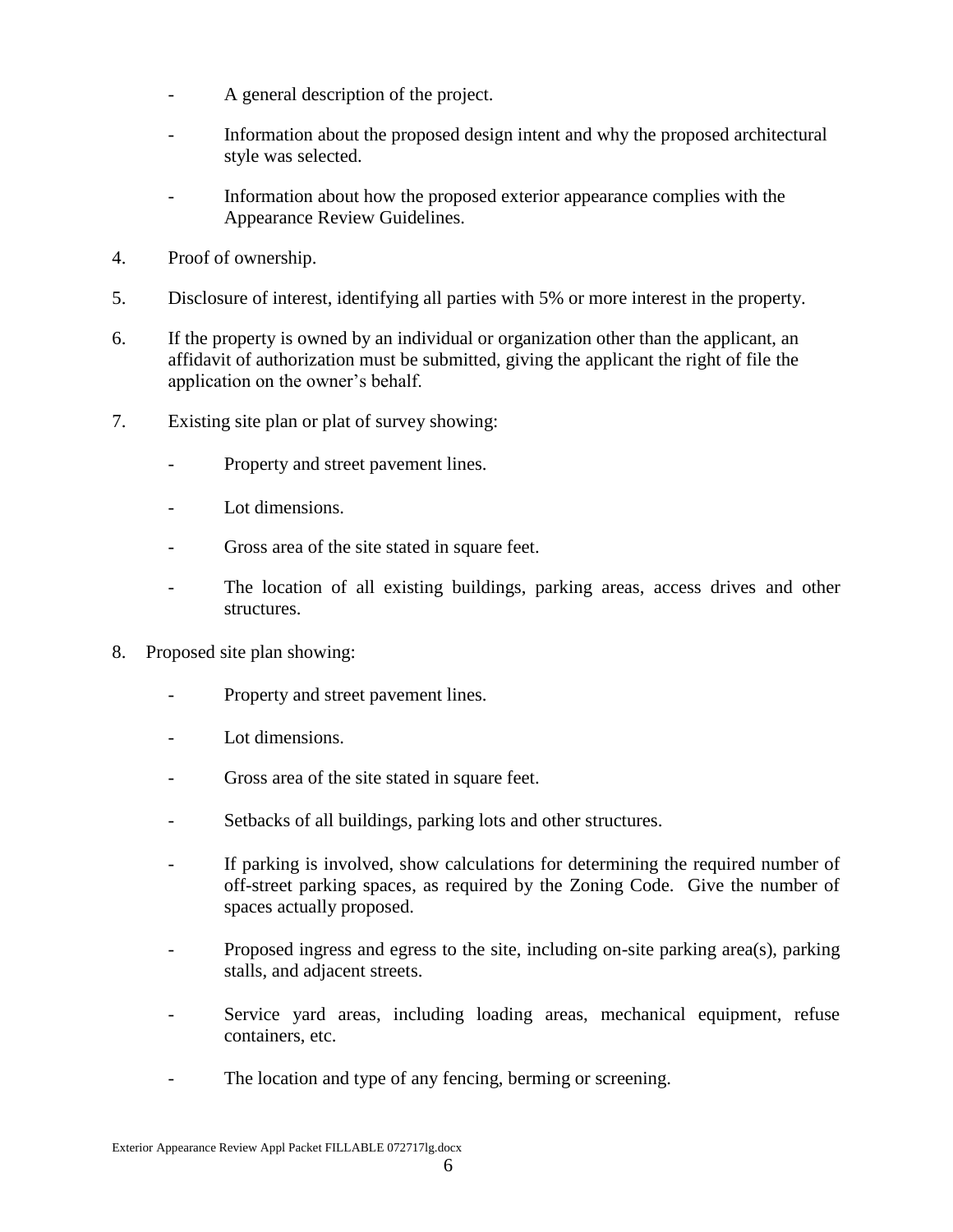- 9. Tree survey showing:
	- The location of all existing trees with a diameter breast height of 10 inches or more and significant quality tree species including hickory, oak or walnut species with a 5-inch or greater diameter breast height.
	- Any trees that are planned for removal should be shown with an (x).
	- The condition of the existing trees on the property should be noted on the survey.
	- The location of all vegetative masses shown with a diagrammatic outline and information provided about whether these areas are proposed to remain, be removed or be cleared out.
- 10. Landscape plan containing:
	- Existing landscaping that will be retained and all proposed landscaping. The type, size, number, and spacing of plantings must be illustrated (see Recommended Plant Material list).
	- Location of existing (to remain) and proposed buildings, parking areas, signs access drives, landscape islands and other structures.
	- Information about how the plans comply with the landscape requirements in the Zoning Code.
- 11. Lighting information including:
	- Location of all existing (to remain) and proposed light fixtures.
	- Total mounting height of all existing (to remain) and proposed parking lot light fixtures measured from ground level.
	- Cut sheets of all parking lot and wall mounted light fixture(s).
	- Light fixture dimensions.
	- Information about the materials and colors of all proposed light fixtures, including information about the material, design and color of the base of any parking lot light poles.
	- Photometric plans showing projected foot-candle levels throughout the site and at the property lines.
- 12. Existing building elevations drawn to scale showing all sides of any existing buildings to be rehabilitated or remodeled. At staff's discretion a photograph or photographs of the building may be used in place of an elevation. Such building elevations should show:
	- The height of the building.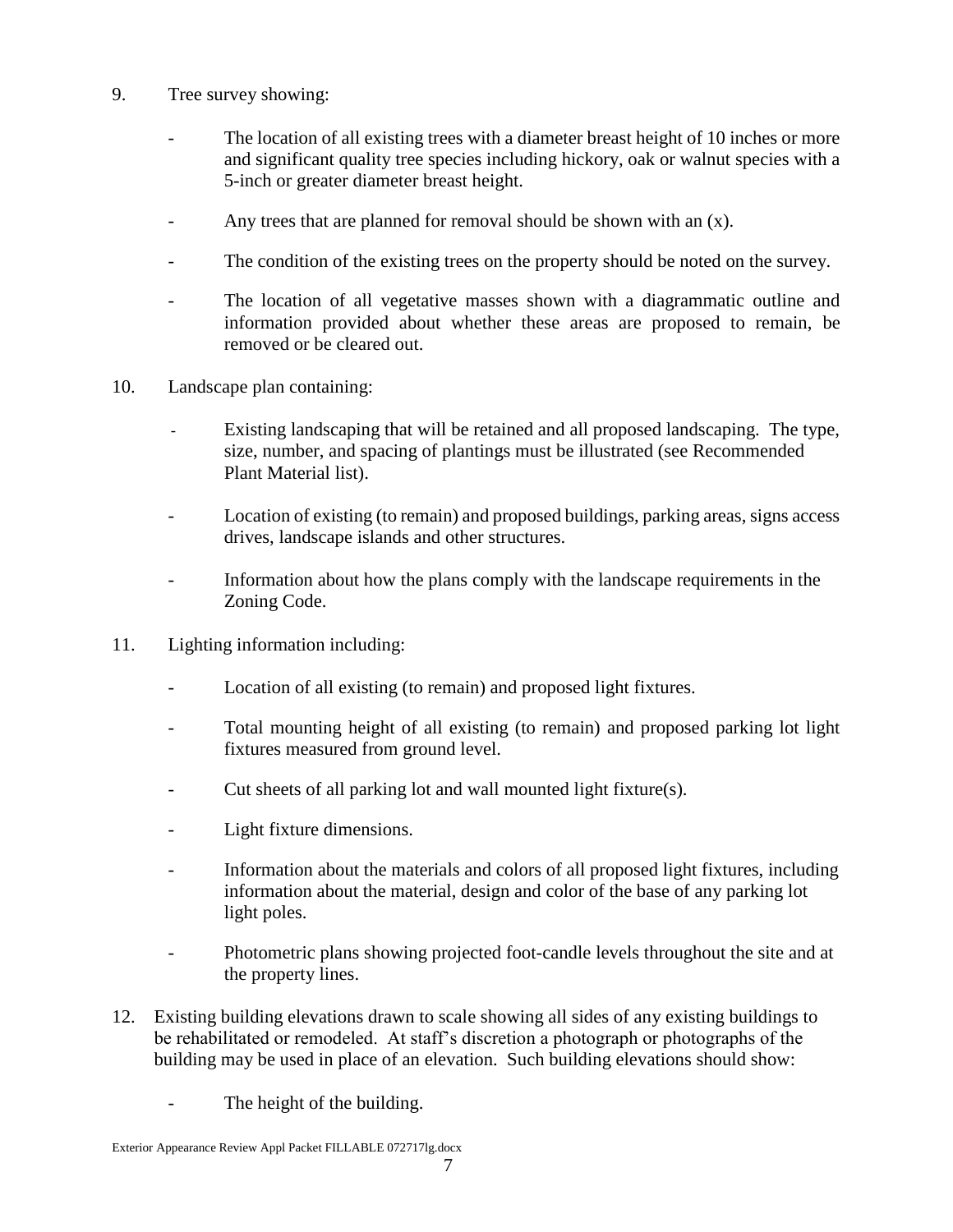- The location and type of all existing exterior building materials and colors.
- 13. Proposed building elevations drawn to scale of all sides of any new buildings or structures and any buildings or structures proposed to be rehabilitated or remodeled. The proposed building elevations should show:
	- The location, type and texture of all proposed exterior building materials and colors.
	- A list of proposed building materials and colors.
	- The height of all buildings and structures as defined by the Zoning Code.
	- The location and height of any proposed wall signs.
	- The screening of any rooftop equipment.
- 14. Proposed exterior building color and material samples shall be presented at the Village Board meeting, including, but not necessary limited to the materials and colors of the façade, roof, doors, window systems and any trim.
- 15. Color rendering or renderings of all proposed buildings and structures.
- 16. Floor plans of all existing buildings and structures (to remain) and all proposed buildings and structures.
- 17. A sign plan overlaid on the proposed site plan and showing the following:
	- The location of any proposed signage, including primary signage, regulatory signage, private traffic directional signage, incidental signage, etc.
	- The setbacks of all freestanding signs from the property line.
- 18. Color sign elevations drawn to scale showing the following:
	- The dimensions and areas of all proposed signage including all primary, incidental, private traffic directional and any other proposed signs.
	- A description of sign and frame materials.
	- Lighting type and intensity.
- 19. Elevations of all proposed misc. structures on the property including such things as trash enclosures and fences.
- 20. For significant projects, staff may also require the submission of a street profile or a scaled model.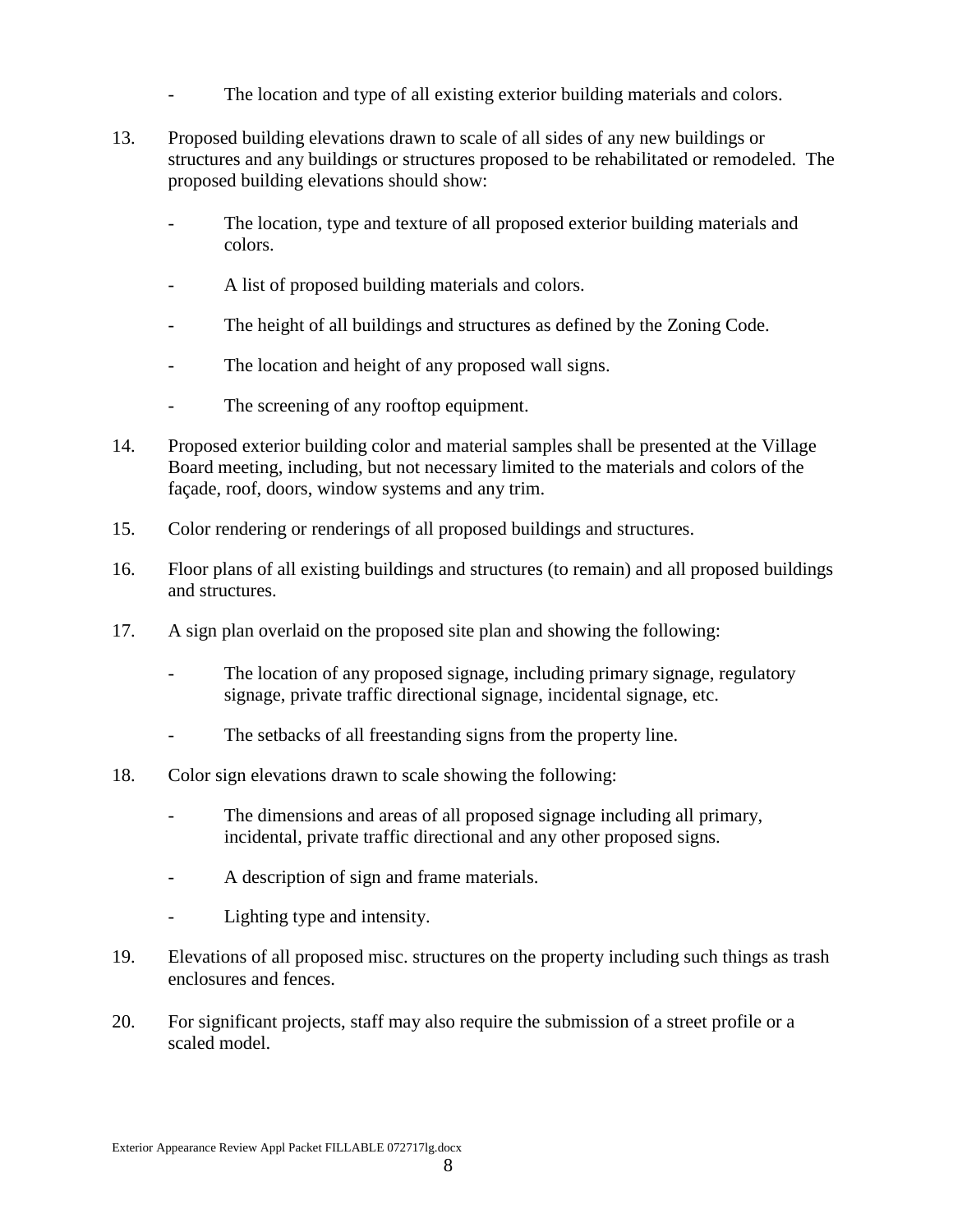All of the above plans should include the following:

- 1. Address of the site.
- 2. Scale and north arrow.
- 3. Name of the person and/or company that prepared the plan.
- 4. Date the plan was prepared and/or revised.

All materials included in the application packet, will become exhibits to the official document file. These materials should be able to be reduced to  $11 \times 17$  and should be legible at this reduced size.

### *Review by Staff and Village Board*

The Planning and Development staff will review the application for completeness and conformance with the Appearance Review Guidelines and make a recommendation to the Village Board of Trustees for approval, approval with conditions or denial. After the application has been considered complete by staff the request will then be scheduled for consideration by the Village Board of Trustees who will ultimately act on the application. The application will be scheduled for review by the Village Board no later than the second next regular meeting of the Village Board, unless a later a meeting date is mutually agreed upon. To commence **any** type of construction activity prior to Village Board approved is a violation of the Village Code.

### *Changes After Approval*

Changes of any kind to an approved exterior appearance application, without the permission of Village staff are prohibited. Any significant changes to an approved application may require review and approval by the Village Board in the same manner as the original application.

\*\* From the date of formal application a typical exterior appearance takes approximately three (3) months to process. However, if the application is submitted in conjunction with another application such as a special use or planned unit development request, this process may take longer.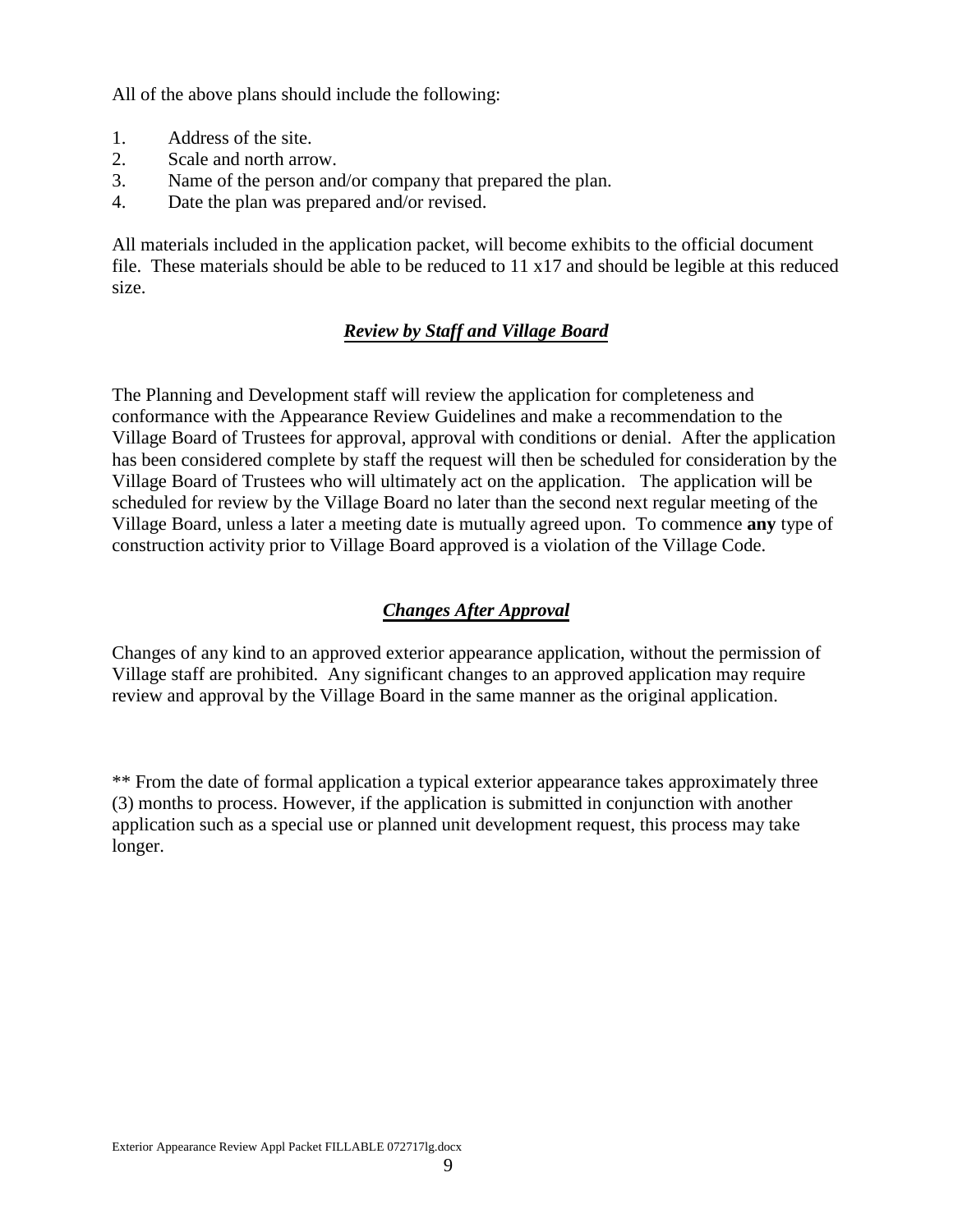### **OWNERSHIP BY LAND TRUST**

| <b>CLEAR PAGE</b>              |  |
|--------------------------------|--|
|                                |  |
| Legal Description:             |  |
|                                |  |
|                                |  |
|                                |  |
|                                |  |
| <b>LIST ALL BENEFICIARIES:</b> |  |
|                                |  |
|                                |  |
|                                |  |
|                                |  |
|                                |  |
|                                |  |
|                                |  |
|                                |  |
|                                |  |
|                                |  |
|                                |  |
|                                |  |
|                                |  |
|                                |  |
|                                |  |

Exterior Appearance Review Appl Packet FILLABLE 0727171g.docx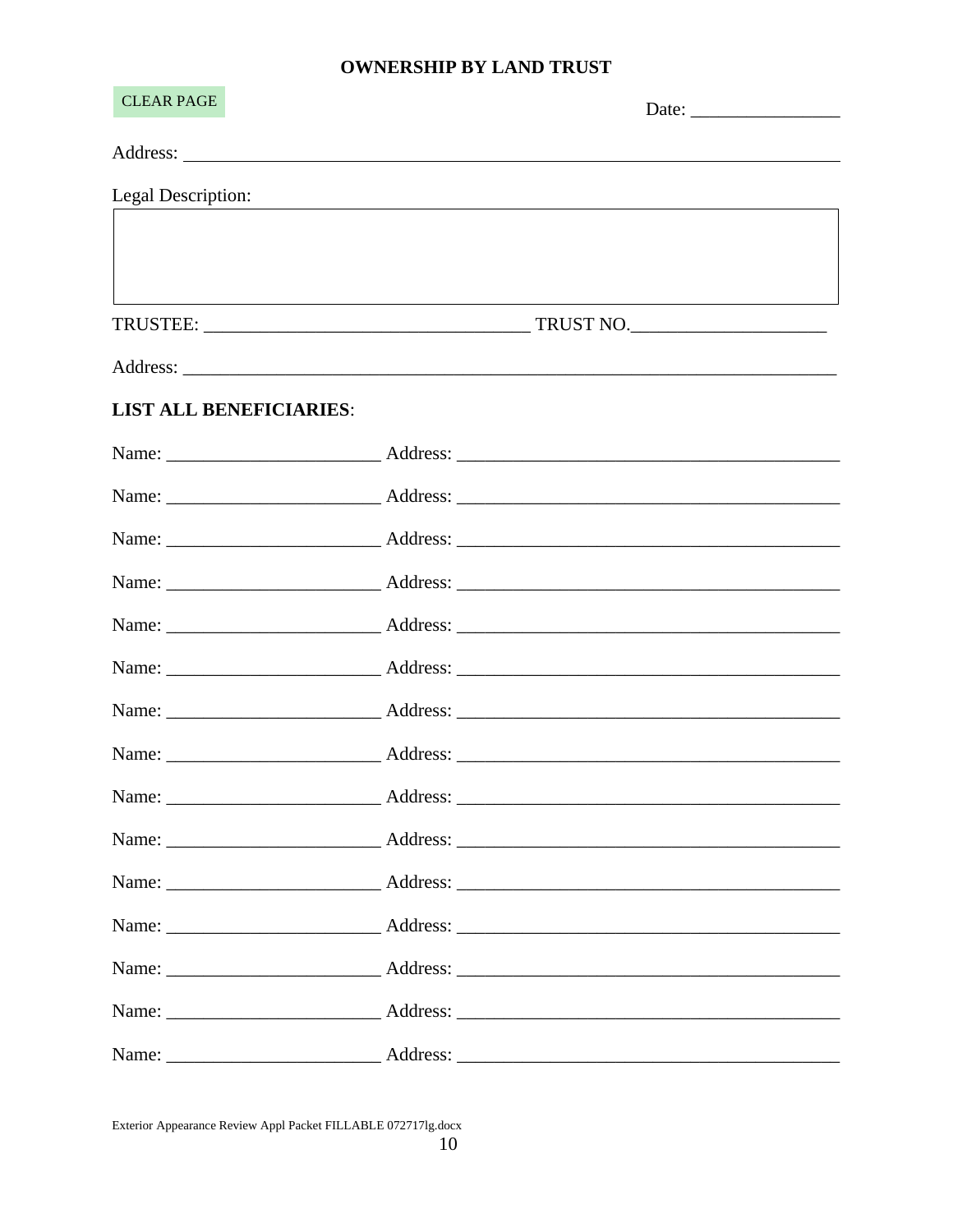# **ID RV A CODDOD ATION**

| OWNERSHIP BY A CORPORATION      |                                                                                                                                                                                                                                |  |  |  |
|---------------------------------|--------------------------------------------------------------------------------------------------------------------------------------------------------------------------------------------------------------------------------|--|--|--|
| <b>CLEAR PAGE</b>               |                                                                                                                                                                                                                                |  |  |  |
|                                 |                                                                                                                                                                                                                                |  |  |  |
| Legal Description:              | and the control of the control of the control of the control of the control of the control of the control of the                                                                                                               |  |  |  |
|                                 |                                                                                                                                                                                                                                |  |  |  |
|                                 |                                                                                                                                                                                                                                |  |  |  |
|                                 | LIST ALL SHAREHOLDERS AND OFFICERS/DIRECTORS (AND % OF INTEREST                                                                                                                                                                |  |  |  |
| OWNED IN EXCESS OF 5% OF STOCK) |                                                                                                                                                                                                                                |  |  |  |
|                                 |                                                                                                                                                                                                                                |  |  |  |
|                                 |                                                                                                                                                                                                                                |  |  |  |
|                                 |                                                                                                                                                                                                                                |  |  |  |
|                                 |                                                                                                                                                                                                                                |  |  |  |
|                                 |                                                                                                                                                                                                                                |  |  |  |
|                                 | Name: 2008 Manners Address: 2008 Manners 2008 Manners 2008 Manners 2008 Manners 2008 Manners 2008 Manners 2008 Manners 2008 Manners 2008 Manners 2008 Manners 2008 Manners 2008 Manners 2008 Manners 2008 Manners 2008 Manners |  |  |  |
|                                 |                                                                                                                                                                                                                                |  |  |  |
|                                 |                                                                                                                                                                                                                                |  |  |  |
|                                 |                                                                                                                                                                                                                                |  |  |  |
|                                 |                                                                                                                                                                                                                                |  |  |  |

Exterior Appearance Review Appl Packet FILLABLE 0727171g.docx